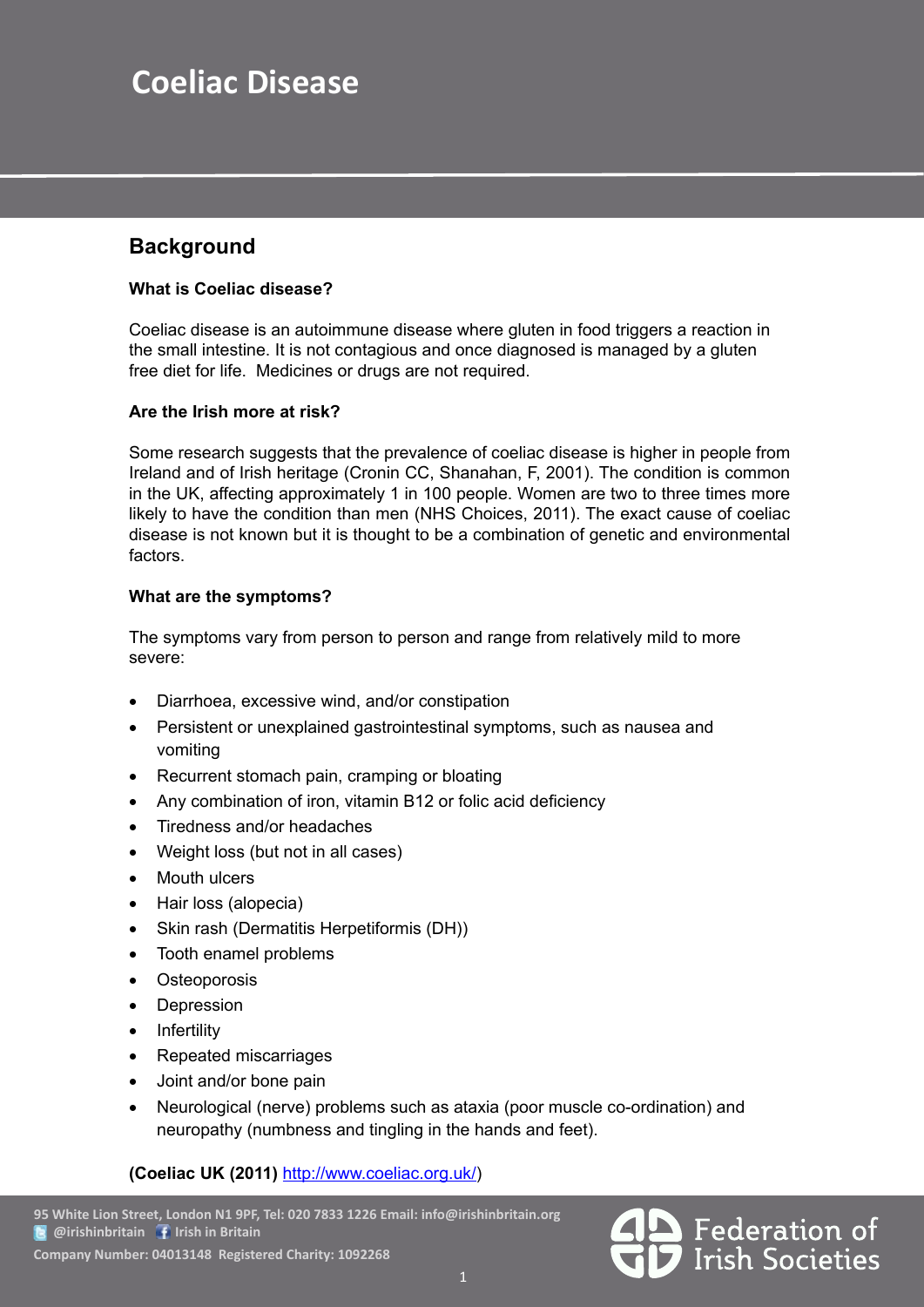# **Coeliac Disease**

### **What should you do if you are worried?**

If you are worried you may have coeliac disease you should discuss your symptoms with your doctor. It may be worth mentioning that you are Irish or of Irish descent and you are aware that this might mean an increased risk of coeliac disease. If he or she thinks it is appropriate you will be given a blood test which will screen for certain antibodies present in the blood of people with coeliac disease. If these antibodies are present you will be referred for a biopsy of the gut. A gut biopsy involves an endoscope (thin, flexible tube) being inserted into your mouth and gently passed down to your small intestine where a sample will be taken. You will be given a local anaesthetic before the procedure and a sedative to numb your throat and help you relax. If you are diagnosed with coeliac disease you may have other tests to assess how the condition has affected you so far.

### **What is the treatment for coeliac disease?**

Although there is no known cure for coeliac disease, by removing gluten from your diet the outlook is good. You will be referred to a dietician who will help you manage your diet. Your symptoms should improve from two weeks of starting a gluten-free diet; however it may take up to two years for your digestive system to heal completely. You will also need to continue to have check-ups with your GP. It is important that you must give up all sources of gluten for life: if you eat gluten your symptoms will return. There are lots of sources of support and information to help you stick to a gluten-free diet.

 If you have coeliac disease you should avoid the following, unless they are labelled gluten-free:

- **Bread**
- **Pasta**
- **Cereals**
- **Biscuits or crackers**
- Cakes and pastries
- **Pies**
- Gravies and sauces
- **Beer**

It is important to check the labels of all food you buy. Many foods, and particularly processed food, contain gluten as additives. Gluten may also be in non-food items, for example some medication. You also need to be aware of the potential for cross-contamination if gluten and gluten-free food is prepared together.

Most supermarkets now stock a range of foods which are gluten free. Several TV chefs include gluten free recipes in their collections and it is easy to adapt everyday recipes to exclude gluten. Eating out can be problematic because although it possible to exclude

 **Company Number: 04013148 Registered Charity: 1092268**

Federation of<br>Irish Societies